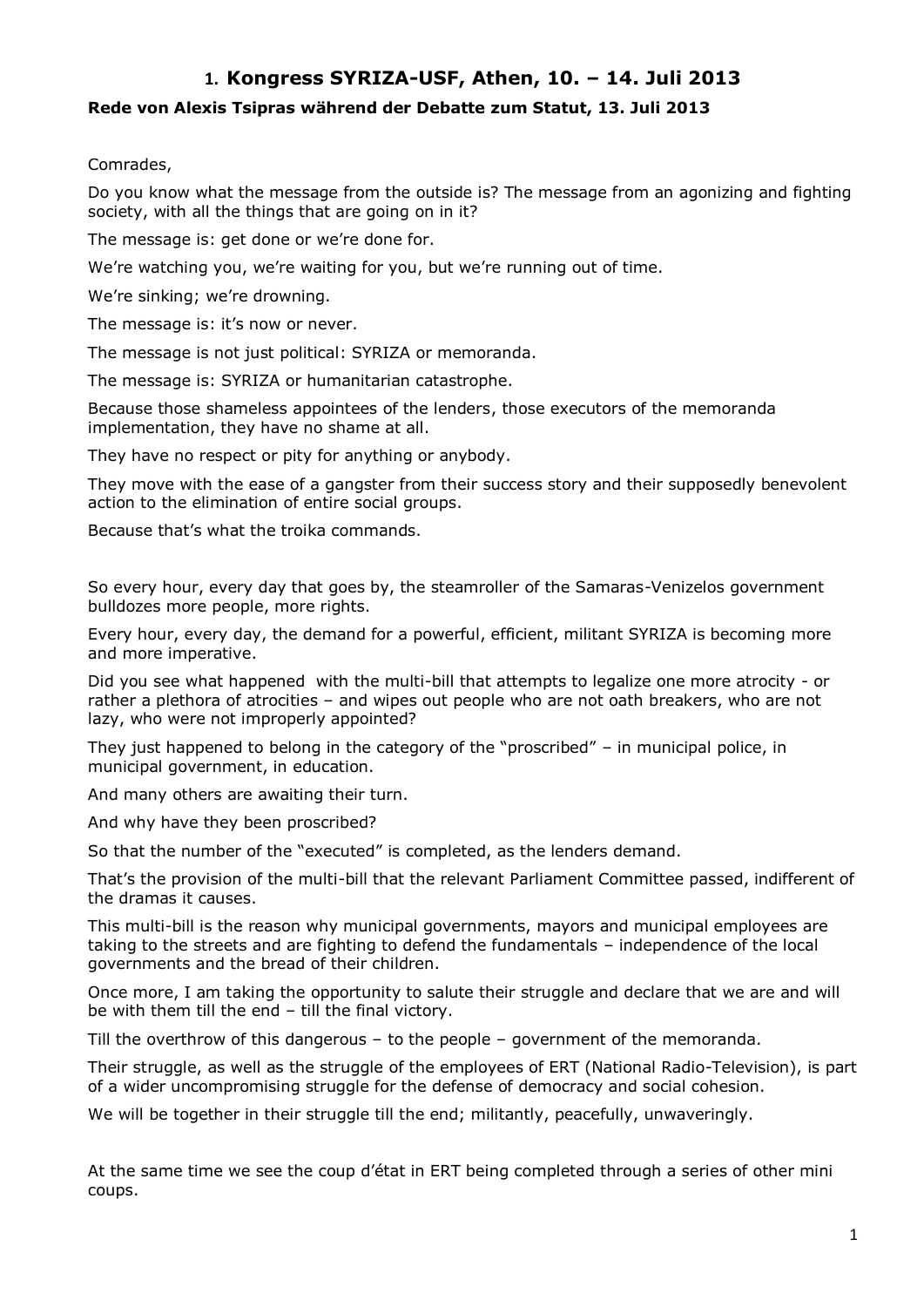What started as an illegal and unconstitutional legislative act is followed up by new illegalities.

With a pirate signal broadcast and sloppily made programs of low quality broadcast from a private studio.

And with the ridiculous absurdity – the barbarity of the extreme right is always somehow ridiculous and absurd – of hastily naming their monstrosity first Greek Public Television, then just Public Television, whose initials in Greek are reminiscent of the Greek initials of IMF!

Let us note though:

The ERT employees' struggle has been going on for over a month. And this struggle, together with the solidarity movement that has developed, has changed the political momentum.

It highlighted the disposition of the Greek people to fight not only for "bread and education" (an old slogan of the students' fight against the junta) but also for freedom and democracy. It underlined the people's good chance of winning, since this movement brought down the threeparty government.

Comrades,

The new government that was formed after DIMAR's (Democratic Left) withdrawal is worse than the previous one.

And has even worse things to do, even worse lies to tell, throw society into an even worse downward spiral, and drag Greece into an even worse fate.

Looking at their doings even in the last few days, you can easily draw the conclusion:

This government has come - and is supported by the lenders and Mrs. Merkel - in order to complete the disaster.

In fact, it has no plan whatsoever – it just improvises to satisfy the Troika.

Mr. Kyriakos Mitsotakis (the newly appointed Minister of Administrative Reform), for instance, stated to a big foreign newspaper that he can't sleep at night because he has to sign off on people losing their jobs.

Like Olli Rehn once told us that we ruin his weekends, as he can't play football and has to deal with Greek issues instead.

Mr. Hadjidakis, who is drawing up a law to keep shops open all Sundays, is wondering why people are protesting about this and not about Sunday afternoons!

Mrs. Bakoyannis has stated that she is saddened by the provisions of the multi-bill, but nevertheless she assured that she will vote for it as Greece is in a very tight spot.

Mr. Samaras states that he is almost happy we are doing so well and that in 2014 we will be coming out on the avenue of growth.

And Mr. Venizelos, in such times of austerity, with a special amendment to the multi-bill that is destroying people's lives, demands to be able to travel on the Prime Minister's aircraft.

Once more, I would like to address the democratic people that pinned their hopes and expectations on PASOK and fought for change:

Does this New Democracy's component called PASOK have anything to do with 3<sup>rd</sup> September (PASOK was founded by Andreas Papandreou on 3-9-1974) and PASOK that promised change, national independence, and social justice?

Does Samaras' Vice-President have anything to do with even the ghost of the so-called centreleft?

Does this party's policy have anything to do with what it promised and committed itself to?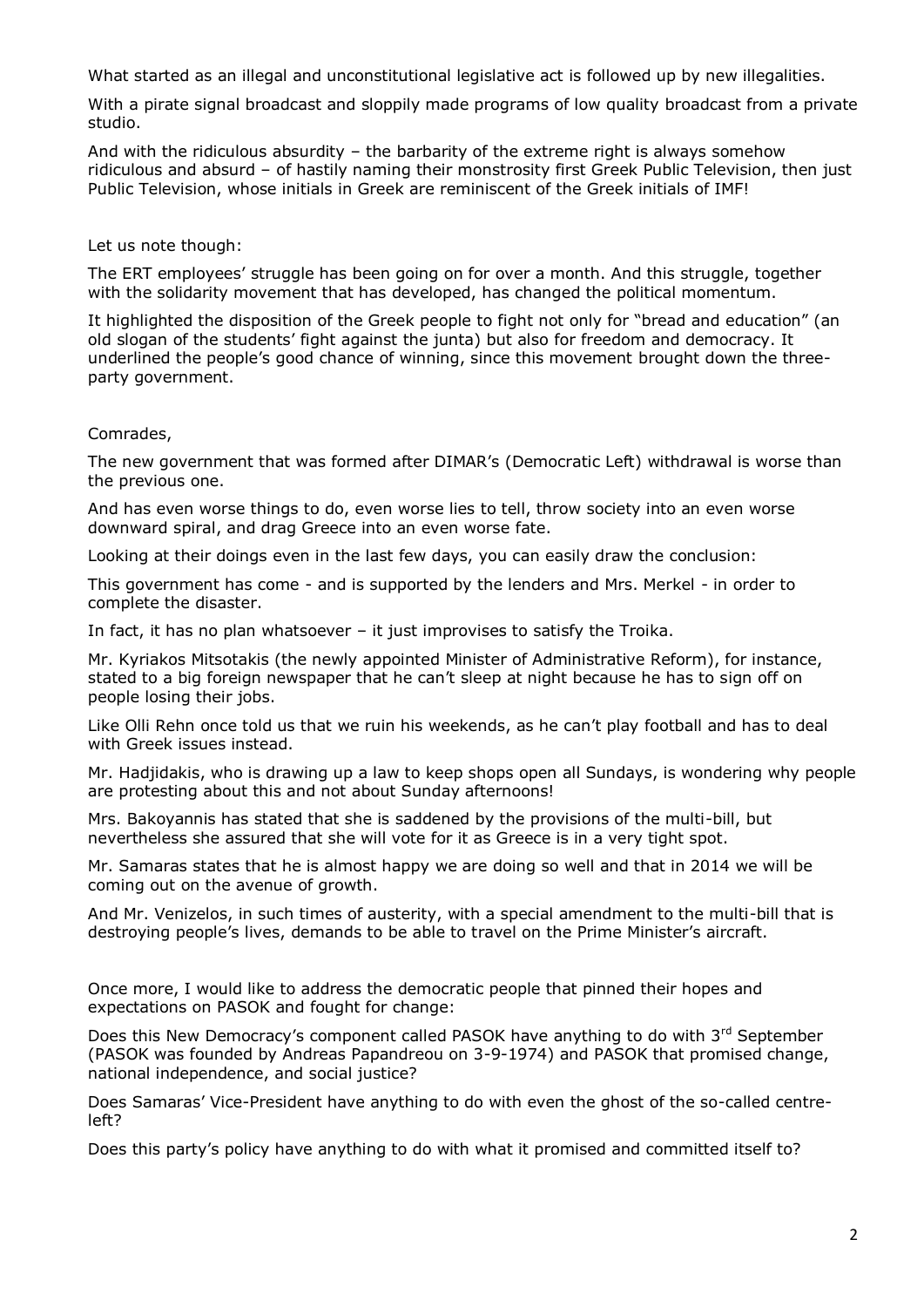But this is no time for weeping over lost glories; it is time for action, fight and resistance, before the country is totally and irreversibly destroyed.

And this SYRIZA's call for fight is addressed to each and every one.

To all the people of the Left – whichever party they belong to – who in their life and action are driven by the ideals of democracy, social justice, and socialism.

To all democrats and patriots, all those who still believe that democracy is the quintessence of a society of civilization and solidarity.

To all those who put freedom and national sovereignty before calculation and self-interest.

To intellectuals, to people of the arts and letters, who see Greece of civilization being pulled down and dragged to the slave markets of the lenders.

To the young who believe that they can change the world – this is what we believe, too.

Even to those conservative citizens who today feel offended by the racist propaganda against Greece, by Merkel's gestures, and by the troika's humiliating drills against our country.

We are saying that it is about time that democratic sensibility, national alertness, love for our country and for freedom, the wish to get rid of memoranda and "protectors", the vision of a free and democratic Greece that doesn't throw away any of her children, **united** the vast majority of our people.

**In an uncompromising struggle against authoritarianism, repression, constitution**  violations, and "black". (Like the black screens of the suspended national broadcaster.)

In a **fight for the salvation and reconstruction** of a Greece delivered from vested interests, intransparency, scams, bribery, cronyism, the everyday barbarity of neoliberalism.

That considers an enemy and treats as an enemy democracy and any citizen who guards its Thermopylae.

This is our call, comrades.

And all the discussions, the proposals, the disagreements, the controversies in our convention concern this aim.

How to make SYRIZA more sound, more efficient, more ready to govern and lead this country step by step out of this morass of destruction.

That's what lies behind the discussion about SYRIZA's transformation, about its revival as a single party, about the role of the party member, about securing the party's internal democracy.

There have been a lot of opinions, viewpoints, remarks, proposals.

This is a real wealth for our party.

Even disagreement is a wealth.

Because we are not and do not want to be a party of political instructors, or of professors of power; a party with big mouth but small ears.

We listen, listen, and listen to each other and know how to synthesize and move on.

#### Comrades,

As the welfare state is collapsing, thousands of people are getting self-organized creating hundreds of social solidarity structures across Greece.

**So that no-one is left alone in the crisis.** With no exclusion. For everybody.

This is a people's collective reaction and EAM (National Liberation Front) comes back to collective memory. EAM that saved the country from starvation and organized the epic of National Resistance.

- Today, comrades from Portugal, Italy, Spain, Germany, Austria, and England are coming here trying to comprehend this great self-managed movement.
- Social solidarity structures constitute fields of social support, of collective consciousness  $\bullet$ development, and of political activation.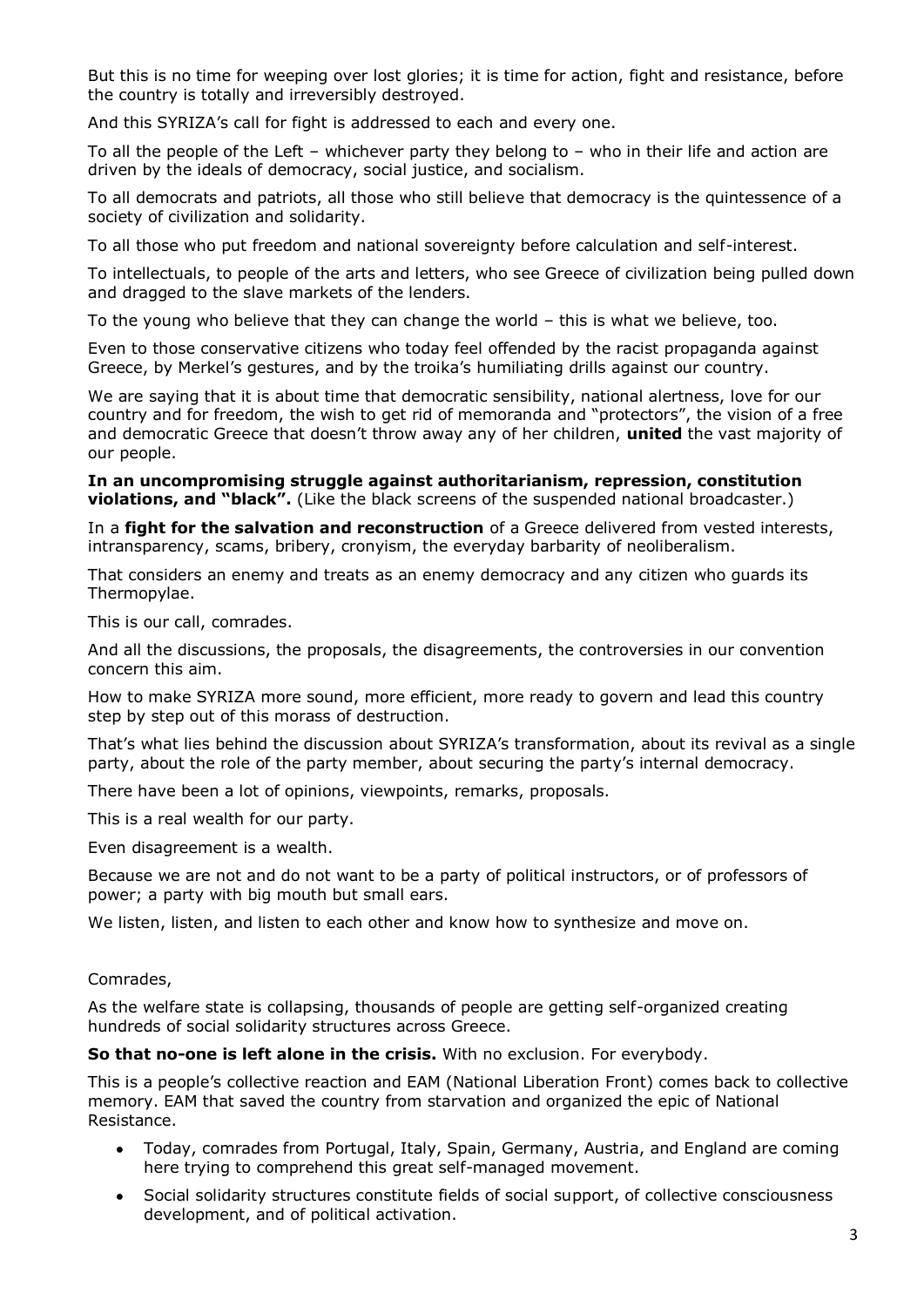SYRIZA got soon involved in these movements

- Mainly with our members' participation
- With the Mutual Help Fund that the party founded and which is funded by the 20% of our MPs' remuneration.
- With campaigns in European countries, which today are bearing political, social, and financial fruit.

# **So, what do we need to do as SYRIZA? We need to take a further step in solidarity.**

# **A. For food**

- To help all these structures with large campaigns and money as people's needs seem to increase dramatically.
- To politically defend the No Intermediaries Movement

# **B. For health**

There is a need for the combination of health structures with trade unions in Health and for penetration of solidarity structures into hospitals.

# **C. For housing**

To build a movement against foreclosures and evictions.

This requires activation of all the involved sections and sectors of SYRIZA.

People are not only mobilized by political discourse but also by social and political action.

Don't underestimate that.

Ardently strengthen the solidarity structures, take part in this great venture of our people; in this great historical process, fundamental prop and guarantee for a future Left government, for a great social transformation – for solidarity, resistance, subversion.

Comrades,

Don't forget: tomorrow our party initiates a new course that will confront the existing balance of power and collide head-on with the Memoranda.

We are starting on a difficult road.

In front of us is a determined opponent.

An opponent prepared to fight to the very end.

Because if they lose, they lose everything: vested interests, privileges, access to power.

This opponent will be in our way, ready to take advantage of any slip of ours, any mistake of ours, any pretext we give.

They will use any foul means there are in order to harm us.

We are coming to the foreground in order to trigger huge changes and subversions.

Not only in Greece, but in the whole of Europe.

Be certain that no-one will do us any favors.

Neither our enemies nor our friends.

These latter ones will be our harshest judges.

Now that the eyes of society are on us, we must prove that we are able to do what we are saying.

That we are able to govern.

And this will be decided by the outcome of this Convention, as well.

Whether we know, we want and we can.

And whether we are able not only to come out of here united, but also to make all our hammers bang in unison.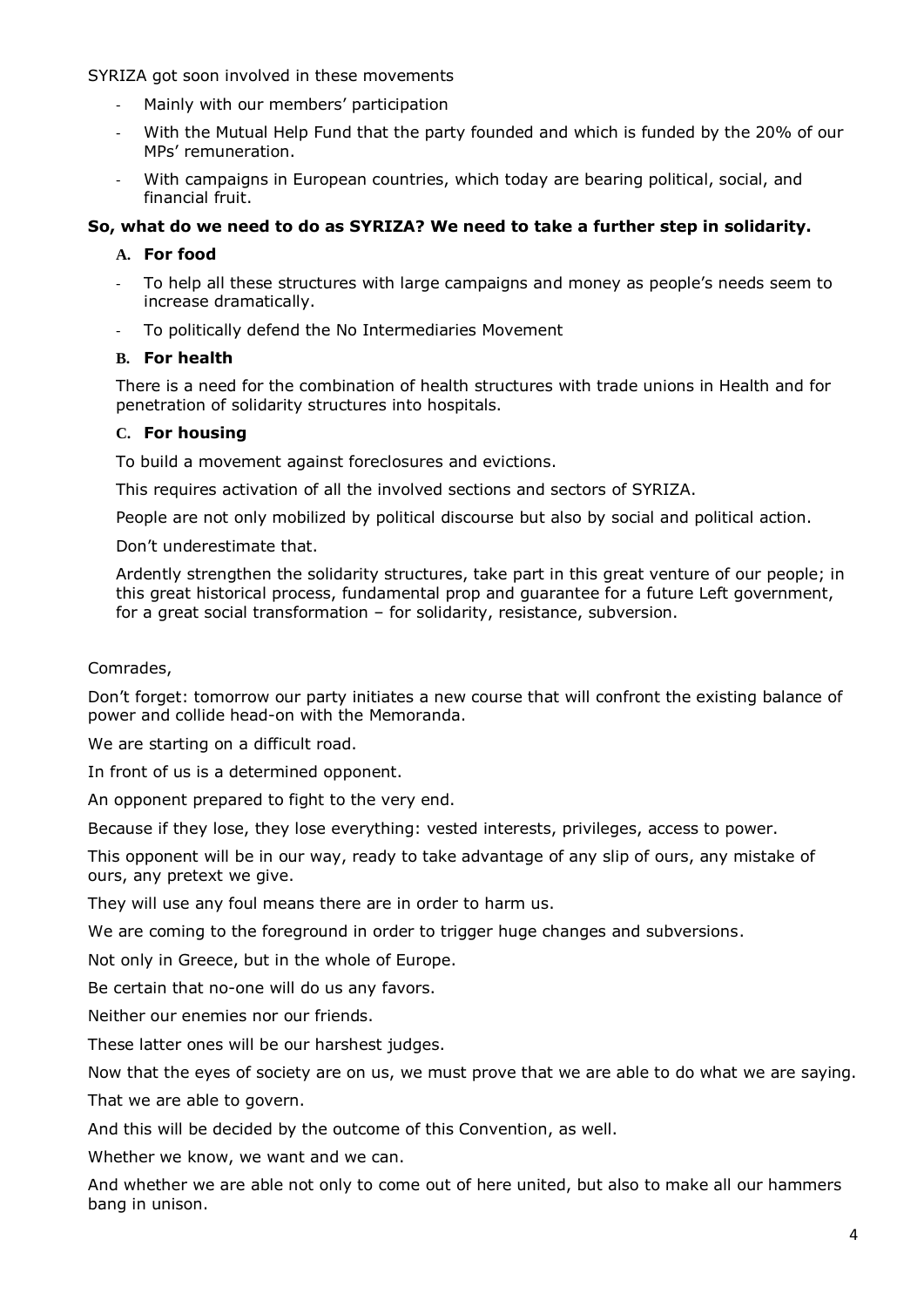Comrades,

At this point, I would like to clarify and correct certain misconceptions, intentional or unintentional.

First of all,

I heard the sound argument: 'How can you possibly decide for us? What gives you the right?'

And here I want to correct this misconception.

No-one wants or has chosen to decide for others. Heavens forbid!

But for SYRIZA - our common home, the new unified democratic actor of its members - it is up to our Convention of 3,500 elected representatives of our thousands of members to decide.

The Convention – and only the Convention – will decide.

Nobody else!

And whatever the Convention decides will be accepted by all.

Anything else would be an insult to the thousands of our members who took part in the preconvention procedures.

It would be an insult to the sovereign body of the Convention, which decides on everything.

It is an offence to the very core of our democratic substance and of our democratic procedures, which are the foundation of our collective functioning!

I want to talk about the essence of things and I want to talk about everything.

Let's talk as comrades who respect each other's difference of opinion, but clearly and openly. Because we are at a historic turning point that calls for clear talk.

First and foremost, the Convention will decide on all the issues put forward and discussed in the party's organizations.

Our duty is to come out of here with clear answers.

Clear commitments to the people about what we will do, how we will govern.

Clear answers, clear framework and operational rules of the new unified political actor.

Secondly:

In this fascinating SYRIZA's journey, on the road to our people's great victory, no-one is excluded – on the contrary, we can't afford to spare anyone.

There is room for all of us – and even more – on this historic voyage.

All of us – and even more – but no one more equal than the other.

All of us different, all of us rich with our background and opinions, but all of us equal and all of us accountable to our members.

I listened to Manolis Glezos very carefully.

I have to say that I wasn't surprised by the core of his views but by the high tone he used.

Manolis has had these same views since 2003. I must give him credit for his constancy and persistence.

Views that he expressed during our National Conference in December, where he openly disagreed with its resolutions.

So I don't want to feign ignorance or surprise.

But I will not pretend I am indifferent, either.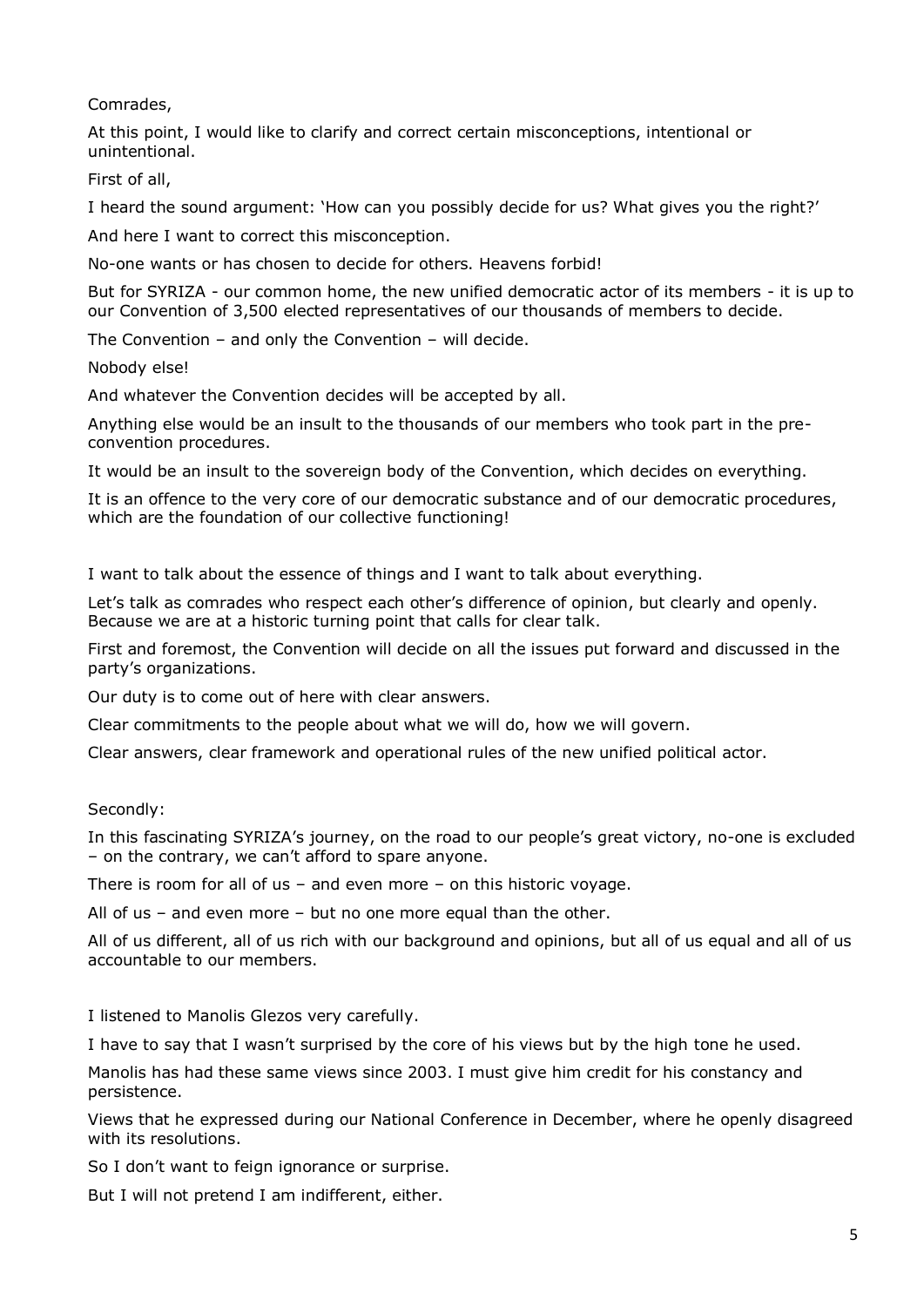Manolis' speech made me feel sad.

But it didn't spite me.

You can't feel spite for the people you love – you just feel sad.

I felt sad not because of his views and his arguments but because he chose this historic moment to speak as a representative of one of our components.

And I'm saying this because comrade Manolis in our eyes and in the eyes of the Greek people is not a representative of a component.

Manolis represents the epitome of the generation of the Resistance, the generation of the struggle for democracy, the generation of the United Democratic Left and the Lambrakis Democratic Youth.

He represents everything that helped the Left survive persecution and illegality and exist today as a great force of resistance and power.

He represents everything that moved many of us in the course of our lives and brought us close to the Left and to the vision of a society delivered from exploitation.

So, listen, comrades and you comrade Manolis, to a couple of words from the heart.

We honor and respect our symbols.

But our symbols themselves taught us first how to honor our struggle, our duty, and our truth at least in the way each of us perceives and believes in it.

And the truth is set by Life itself.

By reality, which sets us the duty to respond to the demands of the whole society that asks us to transcend old standards and set new ones.

1,650,000 citizens transcended themselves and voted for us a year ago.

It was a giant step for them.

They haven't all of a sudden become either SYRIZA specialists or component specialists.

They haven't even become leftists.

We must educate them and encourage them to become more radical and leftists.

But when people transcend themselves and come towards you, you cannot refuse any transcendence, any risk, any departure from your certainties.

Since this is not about a whim but about a historic challenge that concerns life itself, the survival of hundreds of thousands of people.

Since this concerns the very existence and independence of our country, there is no room for sentimentality.

What we believe must be said clearly and the body of the Convention must decide - decision from the depth of the soul, from the heart, and from the mind.

With reason.

And this is the simple thing I understand:

We are not going to win this battle if the message we send off to the people who have now voted for us and now put their hopes in us is:

'Change and come to us.

We don't change anything in any way.

The way we were working when SYRIZA had 3% is the same we are working now that we have 30%.'

And don't make the mistake to think that these people are secured for SYRIZA; that they can be taken for granted.

They are watching us closely. They are testing us.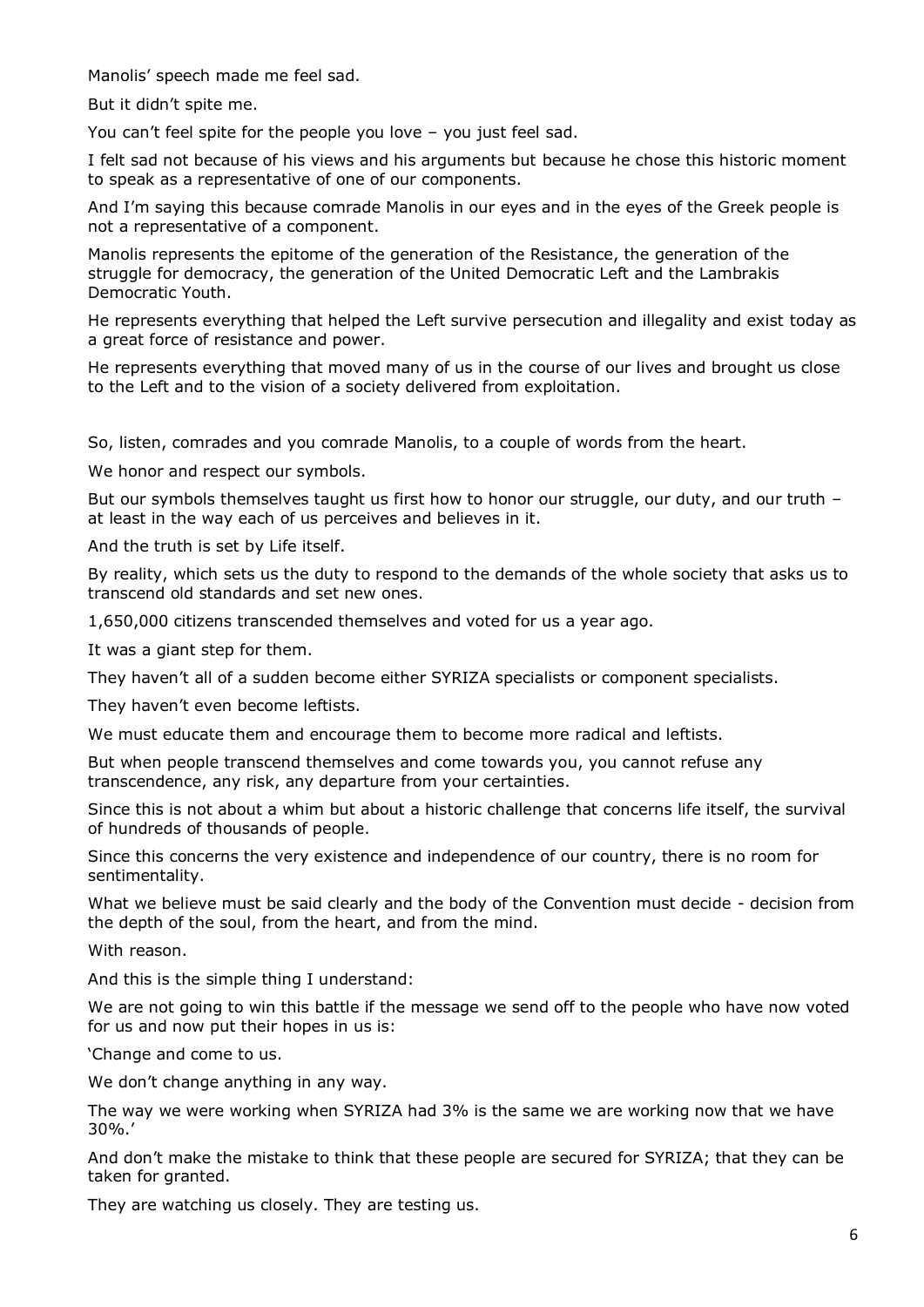We will win them over only if we move forward with bold steps that will show we are determined.

Determined to change ourselves first in order to change the world.

First we should put our own certainties at risk so as to persuade them to drop their certainties concerning the bourgeois parties.

First we should sacrifice ourselves so as to call them to ardently support a great struggle for subversion, independence, and dignity.

Besides, what can we tell these people?

That the Party that calls you to rally in order to change the country is a Party with 14 different statutes and 14 different programs?

That we are calling you to entrust the fortunes of this country to a party with bodies appointed and not democratically elected by its members and its conventions?

That the future of the country will be decided by some people who are not accountable to a democratically elected body?

And if they are not accountable to their party's bodies how can they possibly be accountable to the people?

I also heard some ones talking about ultimatums and blackmailing timetables.

Listen, comrades: no ultimatum, no blackmail.

We are building a democratic, pluralistic, multi-tendency political actor.

Yes, but with a unified framework both for external and for internal use.

And since I don't like to hide behind my finger, my disagreement with Manolis is different from the one with certain other comrades who want to continue in SYRIZA, not to build with all of us our common political actor but each of us our own political actor.

And here I would like to put forward a question that is not procedural, but substantially political.

There is a view that says:

In SYRIZA we can recruit members and build up our own separate revolutionary organization.

On the one hand, SYRIZA's loose statute, tendencies, lists, and democracy. On the other hand, our democratic centralism and internal discipline.

This, comrades, cannot be accepted.

And it is not a matter of wording or statute; it is a matter of political agreement and understanding.

It is not a matter of timetables or bogus deals.

It is a matter of substance.

Either we are all bound by SYRIZA's statute – and from then on, within the framework of SYRIZA, we can have tendencies and organizations and trends and components and whatever else we want, but within SYRIZA

Or each of us will be bound by their own statute, which means forget it.

Clear words.

Clear commitments.

And allow me to solve another misconception.

We are not talking here about the enshrined in the statute, nonnegotiable right to express a different opinion.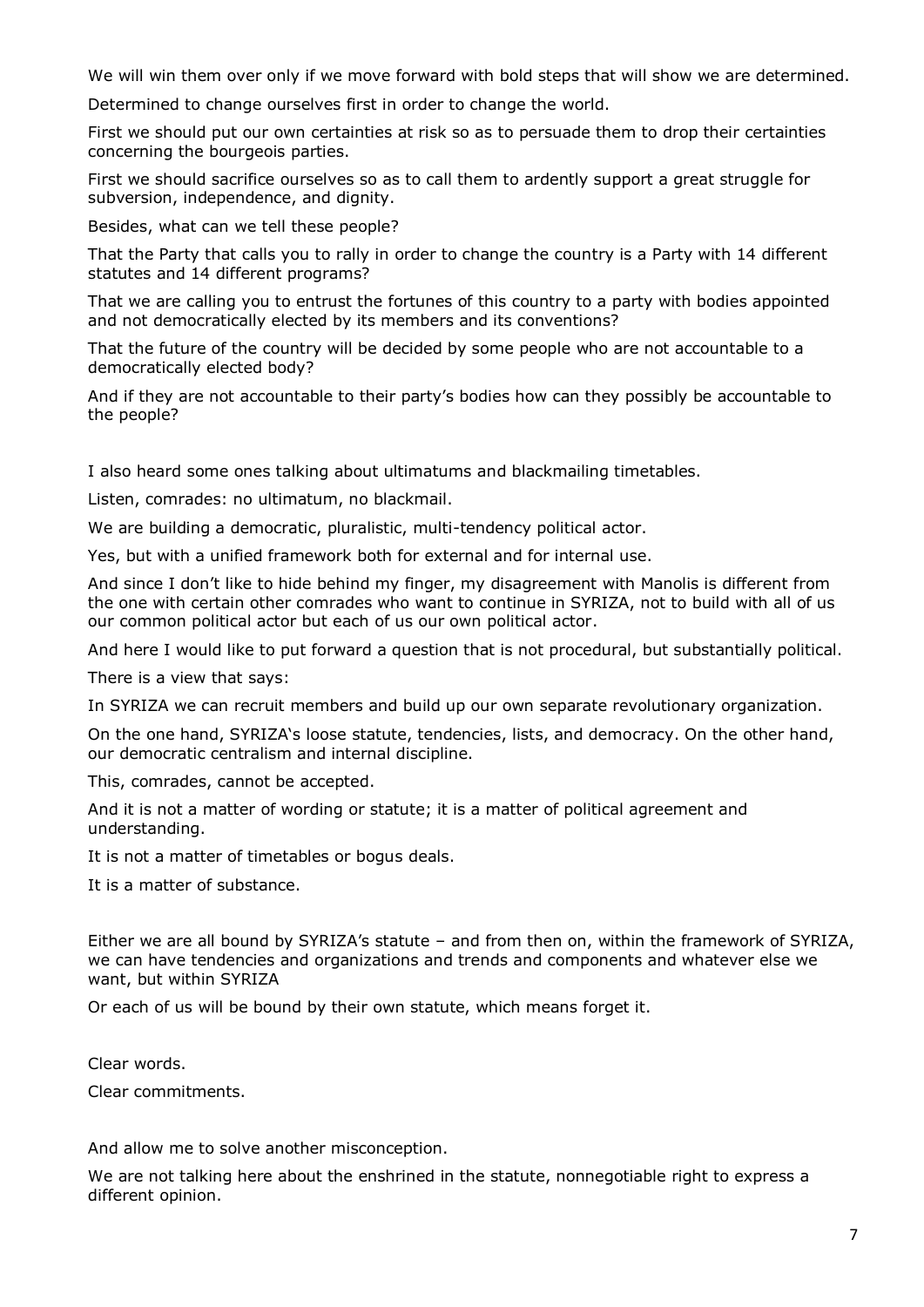We are not talking about the enshrined in the statute right to tendencies.

Nor about collectivities near or next to the Party, in which Party members participate.

No-one can be deprived of the right to form such collectivities of ideological nature, with their own publications and ideological work.

These can and should contribute to the ferment of ideas and ideological choices.

Which means, to put it clearly, that if any of today's components that haven't chosen to stop functioning and integrate their members into the unified party feel their ideological choices aren't fully expressed in SYRIZA, they have the right to support their views through such collective actions.

But by making it clear that they are within the SYRIZA framework.

That they are bound by its statute and resolutions.

Therefore, I sum up:

One member, one vote.

No privileges, no exclusions.

Recallability, accountability, democratic operation.

Political agreement that the statute and the collective political resolutions of SYRIZA bind us all.

And these are not ultimatums but self-evident commitments.

Commitments that obviously need a reasonable period of time – some months – to be fully implemented and in every technical detail.

But as far as the agreement in principle is concerned, it doesn't take time but courage and guts and soul.

To decide everything now, in our Convention - and all of us together.

To spare nobody on this fascinating voyage.

To leave the land behind.

To put out to the open sea – all of us together.

No one wants to nor should they decide for the other.

We will all decide in this convention about how we are going to travel on.

We are all equal members of the historic  $1<sup>st</sup>$  Convention of SYRIZA.

And to our beloved Manolis' crucial question: 'We are not going to change – what are you going to do?'

I answer:

What you, Manolis, are going to do - as you have always done in your life – is what you believe in and think is right.

Nobody is going to impose anything on you.

We can only do one thing:

All of us make our collective decisions together.

And whatever these decisions might be, this is what I'm going to do on Monday morning:

I'll take you with me to the dismissed municipal employees to fight our battle, to the ERT's building, to the poor neighborhoods of Athens, to the industrial areas of unemployment, to the gold mines of Halkidiki, to our deserted villages - to go throughout Greece together.

To fight the battle and give the message: